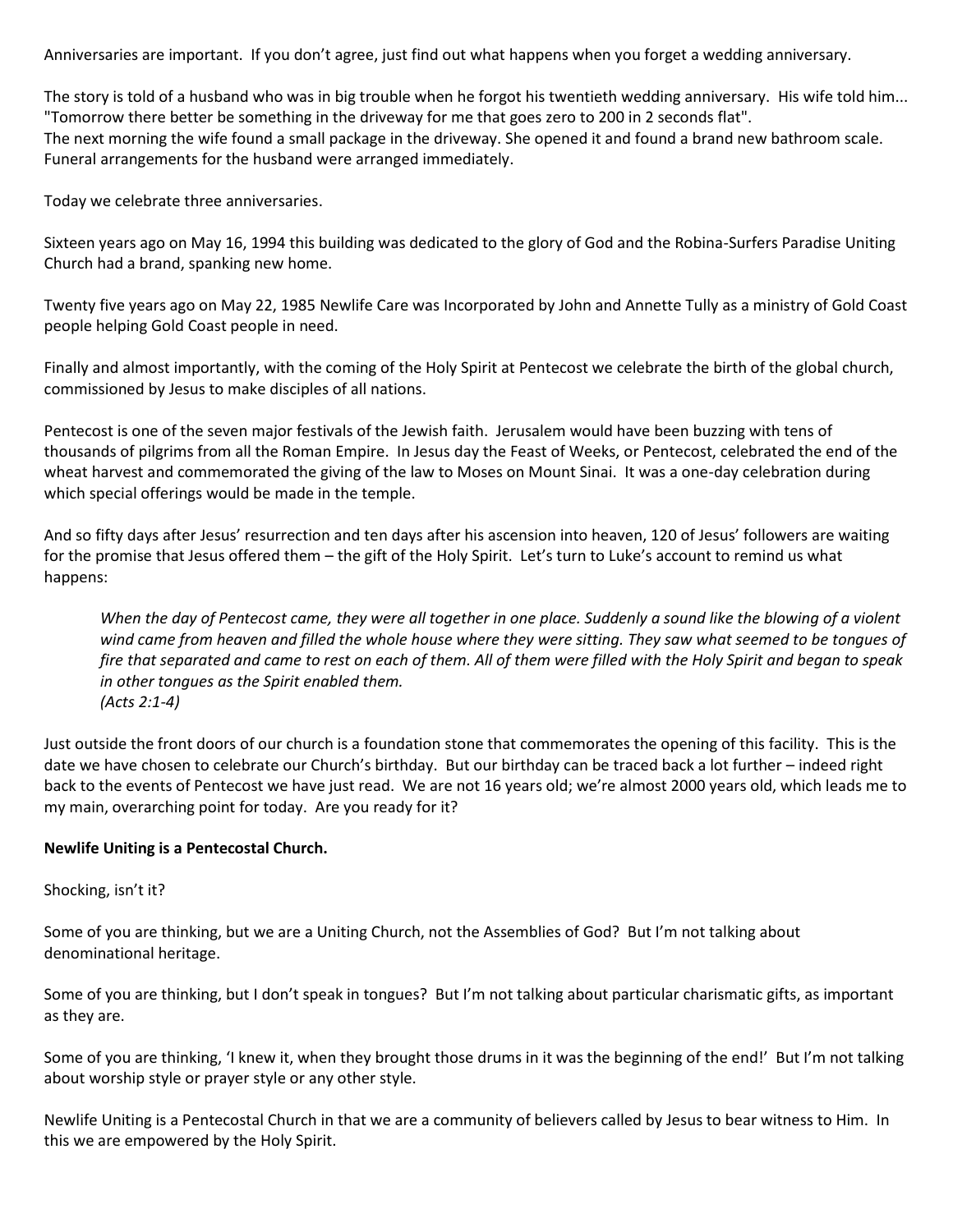We are a community of believers who, in the Pentecostal power of the Holy Spirit, seek to see our world transformed one changed life at a time.

Not convinced? Let's explore just some of the marks of the  $1^{st}$  century church – the Pentecost fuelled church – and see how Newlife stacks up.

## **The Pentecostal Church Preached Boldly**

In Jesus' day a Rabbi who had authority – who was respected by the people – would sit down in order to teach. By contrast, a messenger or herald with a message to announce would stand up to proclaim it. On hearing the confusion in the crowd about the strange Pentecostal phenomenon like tongues of fire and Galilean peasants speaking in languages they have no knowledge of, Peter responds. We read:

# *Then Peter stood up with the Eleven, raised his voice and addressed the crowd… (Acts 2:14)*

This is one of the Holy Spirit's first miracles. Fear-filled Peter risks the ridicule of the crowd to preach boldly the good news of Jesus. The second miracle is that he preaches a cracker of a sermon. Just read it. Before Pentecost Peter was a man who opened his mouth before engaging his brain. Before Pentecost Peter approached life in this way: Ready, Fire, Aim. Filled with the Holy Spirit, Peter preaches a message with laser-sharp insight. Now for Peter it is: Ready, Aim - FIRE!

And it did not end with Peter and Pentecost. As we explore Acts we will find the early church preached wherever they could – in Jerusalem's temple courts, synagogues, markets, homes, prisons, court rooms and in the open air.

The primary ministry of the Holy Spirit is to equip believers to testify and point towards Jesus, crucified and risen. This will not always be a popular message. In fact mostly it won't, as the early Christians discovered with the cost of their lives. But in the story of Jesus Christ is God's plan of salvation for the whole creation.

We preach Christ crucified: a stumbling block to Jews and foolishness to Gentiles, but to those whom God has called, *both Jews and Greeks, Christ the power of God and the wisdom of God. (1 Corinthians 1:23-24)*

In the power of the Holy Spirit the Pentecostal church preached boldly, and at our best, so do we.

One of Newlife's eight stated values is passionate outreach. We believe the gospel of Jesus Christ changes lives, and wherever that gospel is preached, God will reap a harvest. Every week we have six worshipping communities that gather in our name – Crossroads, Youthstreet, Sunday morning times three and 12two. At every celebration we are committed to preaching the gospel of Jesus Christ as proclaimed by biblical and orthodox faith. From this commitment we will not waver.

It would be so easy for Crossroads to have some lovely singing, great food and activities and skip the sermon. The government who fund us wouldn't mind. But Crossroads is church and church is where the gospel is preached boldly.

On Friday night at Youthstreet we could just focus on giving teenagers an end of week escape from the grind of school and keep it fun and light. We could probably even attract a bigger crowd if we did. But Youthstreet is church and church is where the gospel is preached boldly.

And where the gospel is preached confidently, God does his amazing work of changing people's lives. Recently a friend read me a text he received from someone who attended our church a couple of weeks ago for the first time I think. They came along to 12two. I have permission to share it with you:

*U missed a fantastic service on Sunday, I had the most amazing experience, he spoke to me from within, it felt like he cleansed my whole body and I couldn't help but cry. It was amazing* 

Our world is transformed one changed life at a time. Only the gospel can change lives. And the gospel is heard when it is preached boldly and confidently.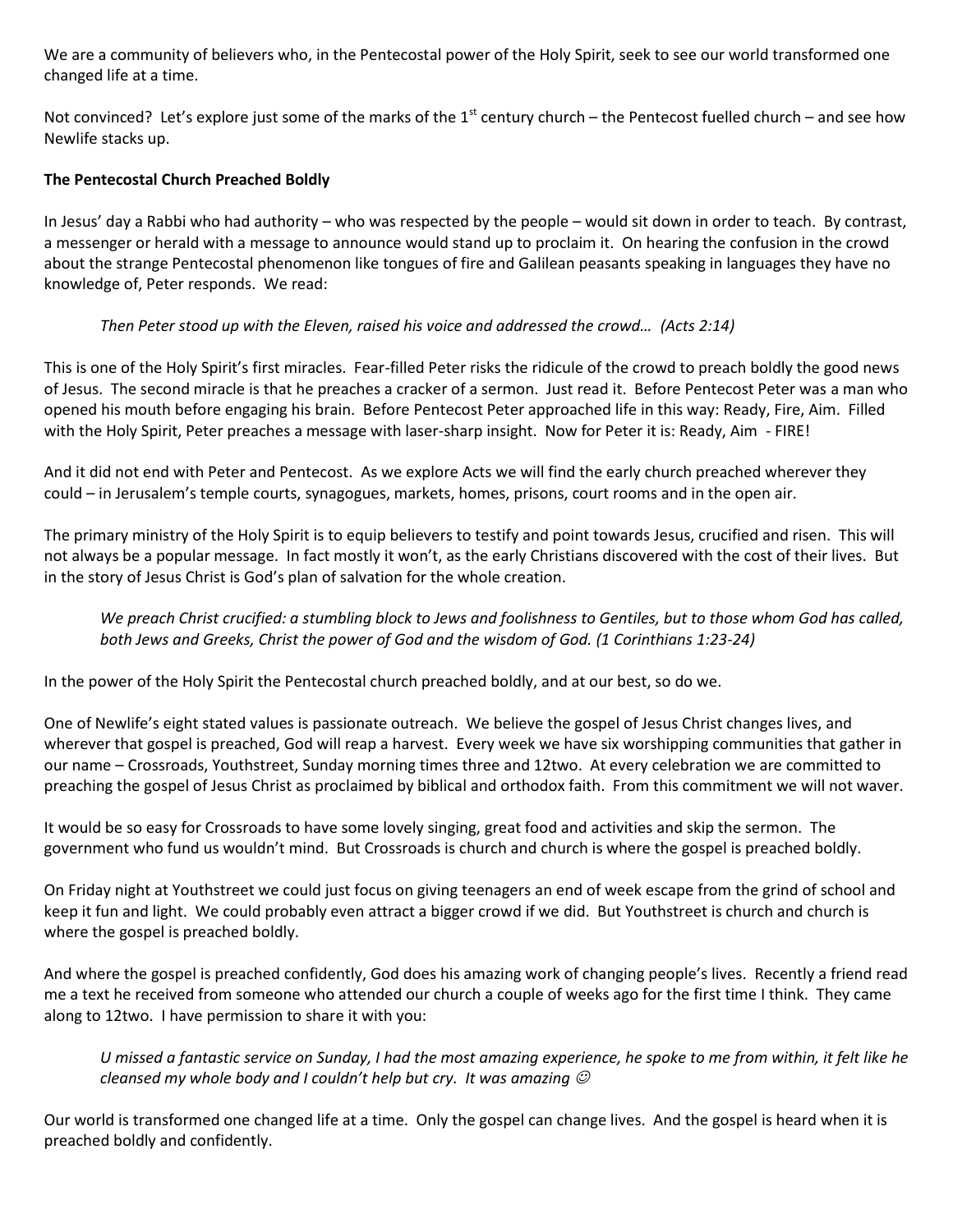#### **The Pentecostal Church Embraced Diversity**

At Pentecost Jerusalem's population was swelled by pilgrims from all over the known world. Many more Jews lived outside Palestine than in it in the great Diaspora – the scattering. The streets would have been full of a cacophony of dialects. Luke makes a point of listing sixteen different nationalities who heard the Spirit-filled disciples praising God in their own language. After standing up, Peter addresses the crowd and starts:

## *…Fellow Jews and all you who live in Jerusalem, let me explain this to you… (Acts 2:14b)*

Peter addresses everybody – fellow Jews and all who live in Jerusalem. Peter addresses all who will lend him an ear – Jew and non-Jew (Gentile) alike. In that day cities like Jerusalem and others throughout the Roman Empire were tormented by ethnic, tribal and religious tension. Only with the fierce rule of the Roman military kept these tensions from bubbling over. But right from the outset, the Christian Community stood in stark contrast to the ethnic and religious separatism of the day. The church was made up of a diverse group of people often with nothing much in common except their shared faith in Jesus Christ. Paul powerfully claimed this commonality in his letter to the Colossians:

*Here there is no Greek or Jew, circumcised or uncircumcised, barbarian, Scythian, slave or free, but Christ is all, and is in all. (Colossians 3:11)*

In the power of the Holy Spirit the Pentecostal church embraced diversity. And at our best, so do we.

We are ethnically diverse. Without trying too hard, I was able to identify 24 different nationalities represented through birth in this congregation. Every continent other than Antarctica is represented here, as well as every state in Australia. We even welcome Kiwis!

Last year I conducted a little experiment which illustrated most of us are from somewhere else. If you were born on the Gold Coast, raise your hand…

We are diverse across the generations. Our ages range from nought to ninety-six. In an increasingly segmented world where we only relate to those like us, where we withdraw to the comfort of our homogenous enclaves – where else but the church can such diversity work and be celebrated?

While we are diverse in so many ways, and while sometimes that diversity feels like an uncomfortable pair of shoes we have to wear – we do wear it and are shaped by it because as Paul reminds us we all drink from the same Spirit

#### **The Pentecostal Church Gave Generously**

From the outset the Pentecostal church had a radical approach to money and possessions. They shared and supported and gave. They practiced radical generosity.

Some years after Pentecost the church in Jerusalem fell on hard times as famine and unrest gripped the city. Paul, the Apostle to the Gentiles, arranged for a collection to be taken up across the churches outside Palestine to support their brothers and sisters they had never met. Paul writes to the church in Corinth about the generosity of the Macedonian church:

*Out of the most severe trial, their overflowing joy and their extreme poverty welled up in rich generosity. For I testify that they gave as much as they were able, and even beyond their ability. Entirely on their own, they urgently pleaded with us for the privilege of sharing in this service to the saints. (2 Corinthians 8:2-4)*

In the power of the Holy Spirit the Pentecostal Church gave generously. And at our best, so do we.

Over the past four years our tithes and offerings as a church have increased by 52%. The graph on the screen shows the trend up until and including this year. Our Tithes and offerings is the giving of our first and best to the work of God through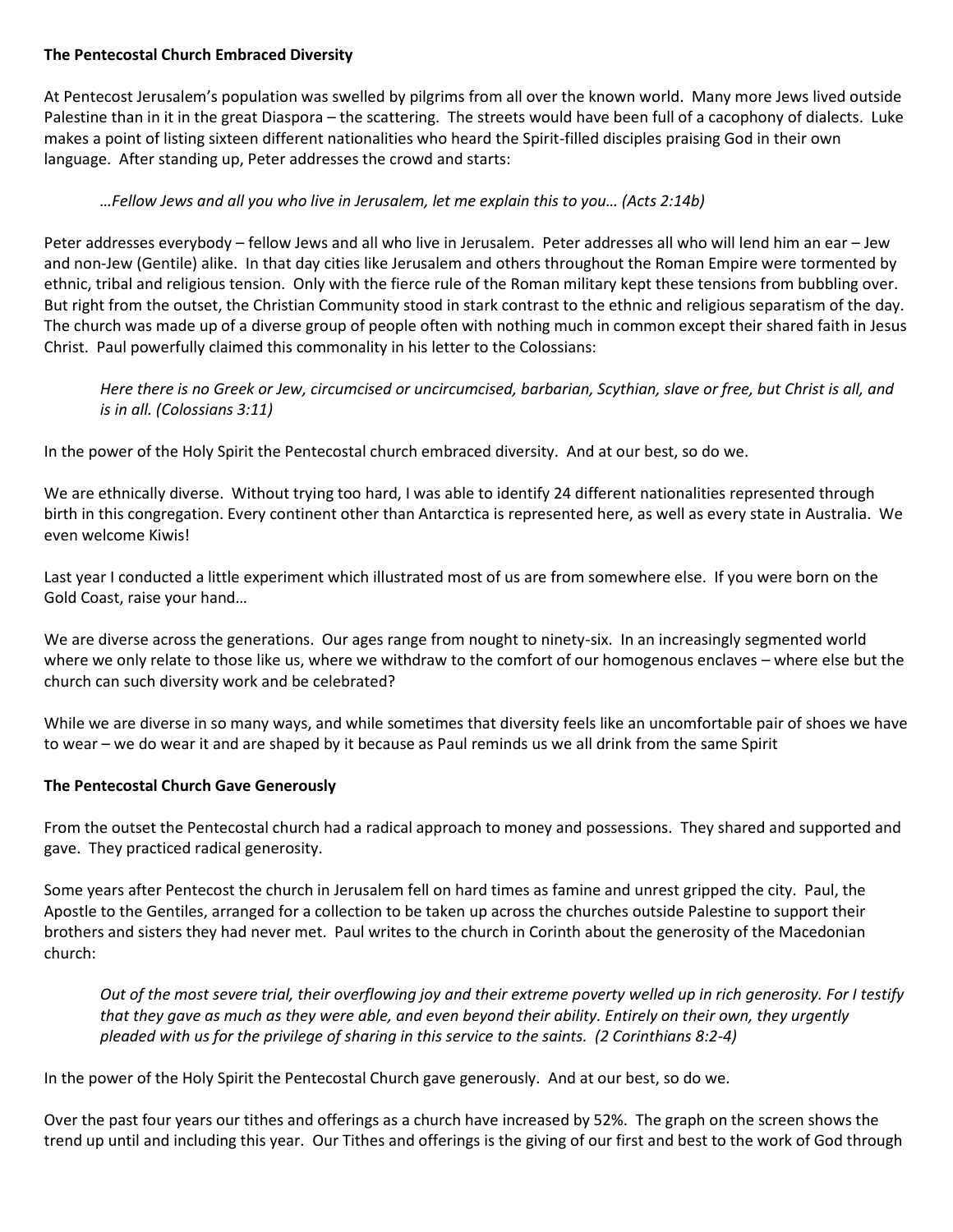the church. In increasing numbers, many of us are discovering the Spirit-filled liberation of giving to God proportionally, generously, sacrificially and cheerfully.

But this is not the end of the story of what the Spirit is working in our wallets, purses and bank accounts. You have given wonderfully to the work of God beyond this congregation through Newlife Care and our Acts 1:8 Mission Projects, as the table on the screen illustrates.

#### **The Pentecostal ChurchActed Justly**

Roman cities were brutal places. Unemployment was rife, hunger was normal and exploitation of the vulnerable was common place. Very quickly the early church began to enjoy a reputation for caring for not only its own poor, but for the poor outside its doors. The Pentecostal Church knew what faith without works was dead. James stated:

Religion that God our Father accepts as pure and faultless is this: to look after orphans and widows in their distress. (James 1:27a)

In the power of the Holy Spirit the Pentecostal Church Acted Justly. And at our best, so do we.

The ministry of Newlife Care is not an add-on to all the other more important stuff we do as a church. The ministries of Newlife Care – ministries like Streetcare – are central to who we are as church.

In the end, the church is only truly the church when it is good news to the poor.

Similarly, Crossroads is an expression of our belief that all human beings, no matter their ability or disability, are created in the image of God and as such have unique value and worth.

#### **The Pentecostal Church Failed Spectacularly**

We would not have much of a New Testament beyond the gospels if it wasn't for the fact the early church failed so often and so well. For example:

The Church in Galatia was confused The Church in Corinth was hedonistic and divided The Church in Ephesus had lost its first love The Churches in Smyrna and Philadelphia were almost broken by persecution The Church in Pergamum was captured by false teaching The Church at Thyatira had a crisis of leadership The Church in Sardis was asleep in its own 'good works' The Church in Laodicea had settled for lukewarm comfort

Then there were the personal disputes, like Peter and Paul, Paul and Barnabas, some women in Philippi…

The early church was marked by failures large and small, and disputes petty as well as important.

BUT, in the power of the Holy Spirit and by the grace of God, the Pentecostal Church moved past failure into the freedom of God's forgiving love. And, at our best, so do we.

I'd love to put this statement on our letterhead and signs and brochures:

Newlife Uniting Church: *One, big, happy and dysfunctional family.*

What do I mean by dysfunctional?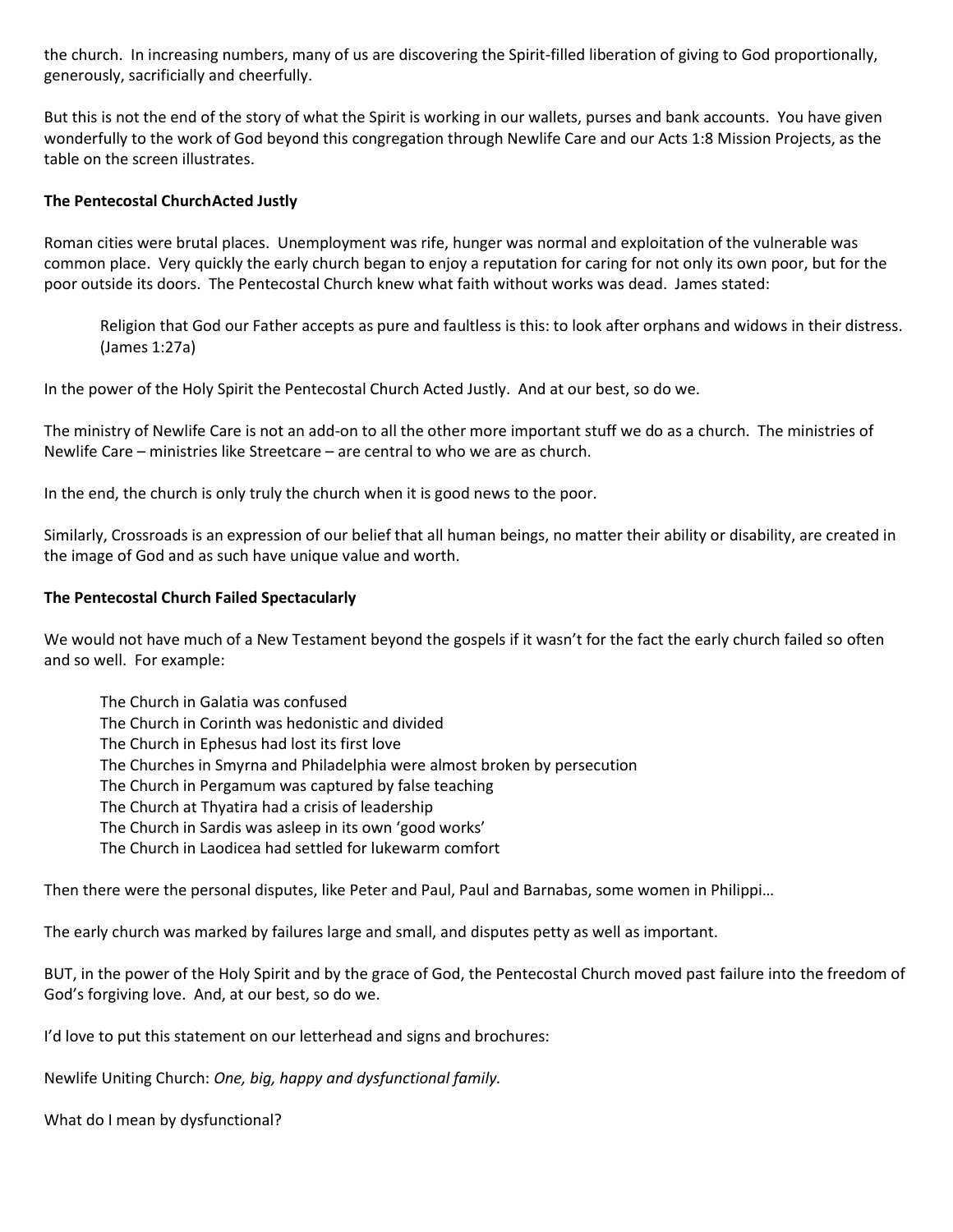First are the sins of commission. We lie. We cheat. We harbor grudges. We give in to anger. We think the worst of each other, rather than the best.

Then there are the sins of omission. We fail to forgive, or to give, or to pray, or to serve…

At least, this is true for me. Or am I Robinson Crusoe – all on my own?

Here is yet another reason why I love the church. It is in the church where I am led and learn to confess and repent. It is in the church where I discover that by God's grace no failure is unforgivable, and through the Holy Spirit, no character flaw unchangeable.

We are one big, happy, dysfunctional family. I can't think of where else I'd rather be!

## **The Pentecostal Church Grew Steadily**

At the end of Acts 2 we read:

The Lord added to their number daily those who were being saved. (Acts 2:47b)

Through conversion growth, even in an incredibly hostile environment, the Christian church grew from being a marginal movement in an obscure part of the Roman Empire into a massive and dynamic movement less than 300 years later. Sociologist Rodney Stark estimates the following growth pattern for the church:

| Pentecost: | 120       |
|------------|-----------|
| 150AD      | 41,000    |
| 200AD      | 218,000   |
| 250AD      | 1,170,000 |
| 300AD      | 6,300,000 |

In the power of the Holy Spirit the Pentecostal Church grew steadily and exponentially. And, at our best, so do we.

In February this year we made the big move to three morning services. The driver for this big shift was to make room for growth. This table shows how we have been going so far with the change. In 2009 our average Sunday attendance was 731. Since the move to four Sunday services we have averaged 820, an increase of 12%.

As it happens, we grew at the same rate across the whole of 2009.

This table shows our annual growth rates since 2006.

This graph plots our Sunday attendance since 2005. As you can see, God has been steadily growing us. That rate of growth is increasing.

Now attendance figures are just one indicator of church life and health, albeit an important one. Behind these numbers are some even more important ones, like the fact that in 2009 over 50 people made first time commitments to Jesus Christ in our church. Praise God!

In the end, it is the Lord who adds, and the Lord who grows. Unless God builds this church, we labor in vain. True to form, some in the church in Corinth were beset by spiritual pride and competitiveness. Paul gives them a reality check that we do well to heed.

I planted the seed, Apollos watered it, but God made it grow. So neither he who plants nor he who waters is anything, but only God, who makes things grow. (1 Corinthians 3:6-7)

#### **The Pentecostal Church Believed Passionately**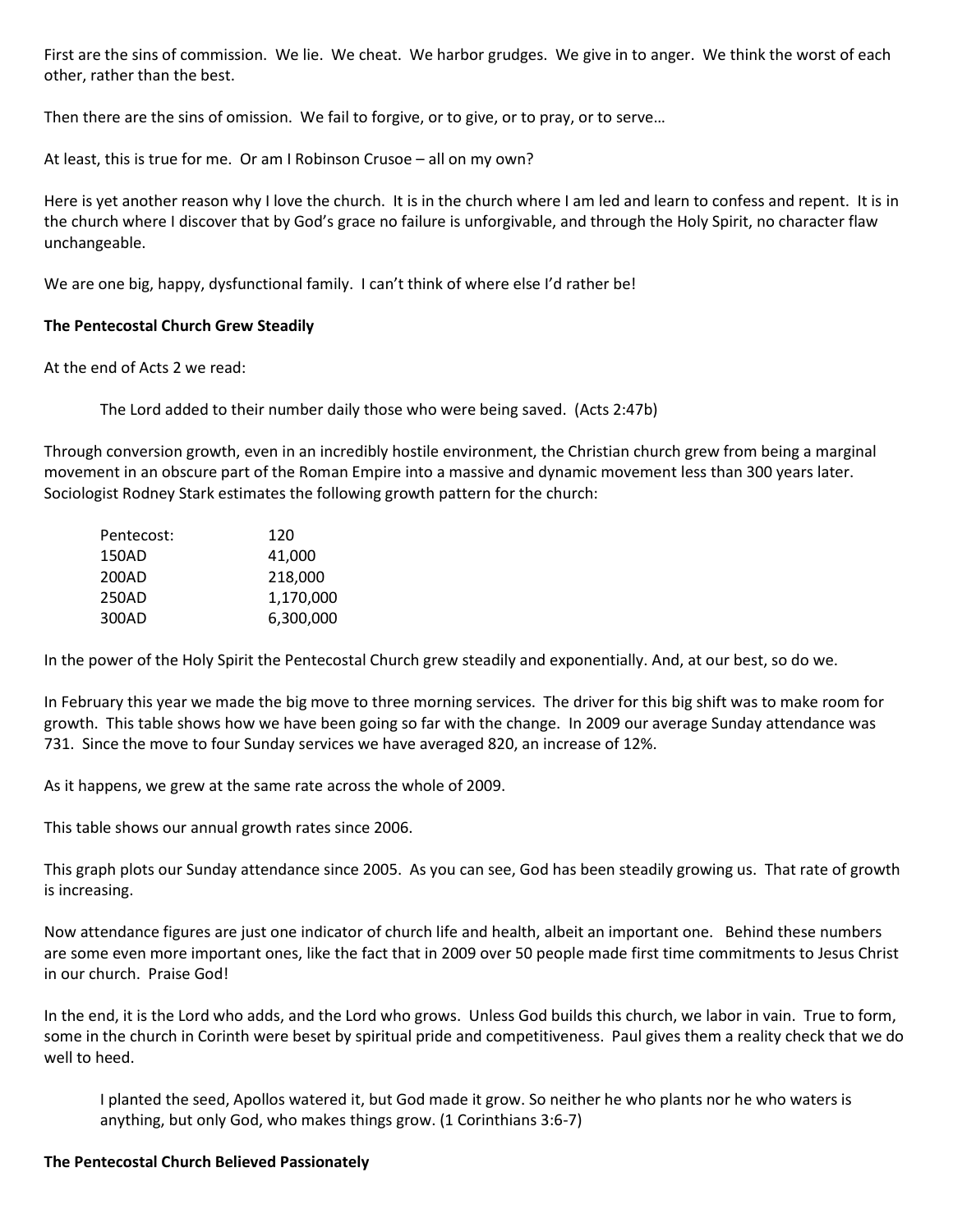Reading the Acts of the Apostles is like immersing yourself in a spiritual adventure story. The pages crackle and spark with spiritual expectation and anticipation. Those early Spirit-filled believers were full of faith and the passionate belief that God could move mountains. That God was involved and engaged in His world and through Jesus had launched a kingdommaking revolution of grace, mercy and love.

In the power of the Holy Spirit the Pentecostal Church believed passionately. And, at our best, so do we.

Sixteen years ago this church was officially opened. Easter two years before that, in 1992, the first service of worship was held on this site. Here is a picture. No buildings, no trees, no houses. Just vacant land with the promise that suburbs would eventually come. By God's grace, and with the gift of faith, we have come a long way.

This church was given birth out of adventurous faith and passionate belief.

Any Financial Planner worth his or her salt will tell you about the miracle of compound interest. That if you deposit money on interest and leave it alone, that if interest rates remain steady, your deposit will soon increase. Soon it will double in size and more through exponential growth. The same principle of exponential growth applied to the early church. And the same can apply to the church of today.

This last graph predicts our Sunday attendance should we maintain the growth rate we have achieved the last two years or so – 12%. In 2009 our attendance was 731. With 12% growth, in 2015 it will be 1444. If we continue to grow at that rate, in 2021, our attendance will be 2850 – more than three times our current attendance.

God grows the church. We don't. But God does call us to plan for, pray for, hope for, expect and anticipate growth.

That is why our current conversation about property development is so critical. We need to plan and make room for the growth we pray and long God will bring. Every extra seat, every square foot of enhanced facility provides an opportunity for people to experience the saving grace of Jesus.

But property development is just one part of our strategy for growth. Another is church planting. Almost four years ago we established to goal to plant five new churches by 2021. Last year we planted our first – Crossroads Helensvale. We will hear more about Crossroads Helensvale in coming weeks – but just a week or so ago, 68 people attended this new community. Praise God!

I am really excited to tell you we have begun our search for person who will lead our next church plant in the Coomera region. Please pray we will be guided by the Holy Spirit as we make this critical appointment. By July 2011 we will launch this new campus.

So let me paint a picture of how Sunday worship at Newlife might look like in 2021.

Here at Greenwich Court we will have three worship services in our new or expanded auditorium. With a seating capacity of 1000, our two morning services have a combined attendance of 1400 and 12two has gone from strength to strength and now has 400 every Sunday evening. 1800 people worshipping here are Greenwich Court every Sunday.

In 2020 we planted the fifth of our additional campuses. Across all five, 1000 people meet every week under the Newlife banner – a network of worshipping communities seeking to reach the Gold Coast with God's love.

Crazy dream? Wishful thinking?

We are a Pentecostal Church. We believe passionately that God can do what to us seems impossible.

When the new office building and Lakeside Lounge was built, a dedication plaque was fixed to the wall just outside the entrance. I walk past it every morning. It's a reminder that we serve a big God who gives us big dreams: